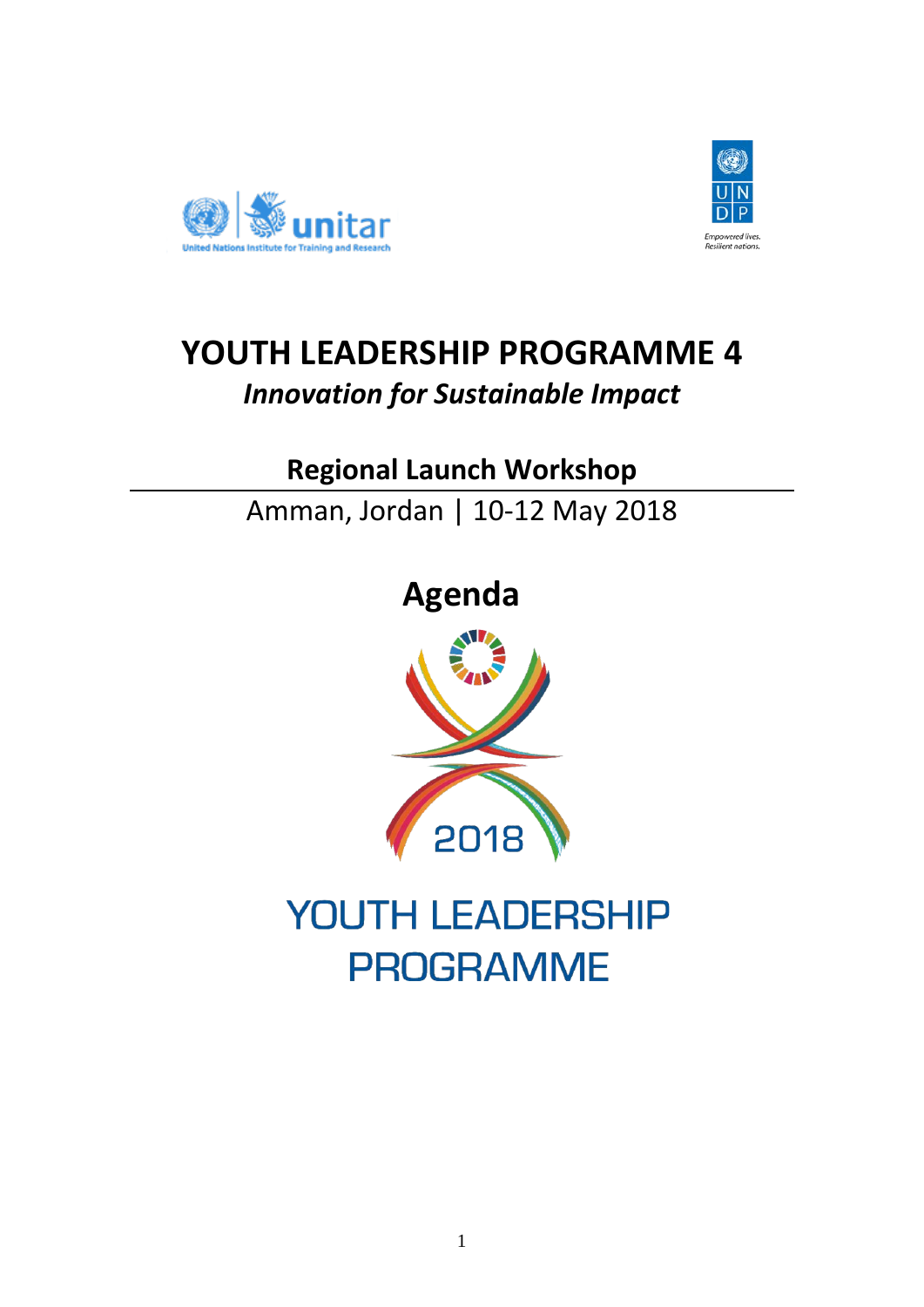### **First day: Thursday, 10 May** *Objectives of the day:*  Participants become familiar with the **vision, objectives and methodology of YLP4** Participants increase their understanding of **Agenda 2030 and sustainable development** concepts Participants become acquainted with **design thinking** process and other techniques and tools to promote, support and facilitate social innovation among youth Participants start working on **National Action Plans** in their national subgroups **Time Session Description** 8:00 - 9:00 Registration 9:00 - 9:15 *Welcoming remarks:*  Berin McKenzie, Senior Specialist, UNITAR Khaled Abdel Shafi, Regional Director, UNDP 9:15 – 10:00 *Introductory session: YLP vision, objectives and methodology Session Lead: Kawtar Zerouali* Participants get familiarized with the vision, objectives and methodology and hear stories of former YLP participants and their social innovative actions. 10:00 – 10:30 *Getting to know each other*  10:30 – 11:30 *Agenda 2030 for sustainable development and why/how does it matter for youth in Arab States Region? Session Lead: Alberto Natta* Participants get introduced to Agenda 2030 and sustainable development concepts. 11:30– 12:00 Coffee Break 12:00 – 1:30 *Design thinking as a process to foster youth social innovation Session Lead: Jennifer Colville* Participants get acquainted with the design thinking methodology, as a way to facilitate youth social innovation. 1:30 – 2:30 Lunch 2:30 – 3:15 *Social Innovation Methodologies Session Lead: Jennifer Colville*  Introduce [UNDP Project Cycle Hackers Kit](http://www.eurasia.undp.org/content/rbec/en/home/library/innovation/hackers-toolkit.html) as a resource for social innovation that will be used in the development of the National Action Plans. 3:15 – 3:30 *Introduction to National Action Plans: requirements and tasks Session Lead: Mohamed Yassein* Participants are informed about the requirements for National Action Plans, as following: ■ Task 1: Defining objectives, outcomes and target groups ■ Task 2: Defining activities and indicators Task 3: Developing work plan and conducting risk analysis 3:30 – 5:00 **Working groups on** *National Action Plans Session Lead: Mohamed Yassein* Task 1: Defining objectives, outcomes and target groups Use adapted version of UNDP's**"analyze your portfolio"** tool to identify opportunities/assets for YLP4 to fit into participating organizations' programmes Useadapted version of UNDP's "**develop a persona"** tool to understand participating organizations' target audience for YLP4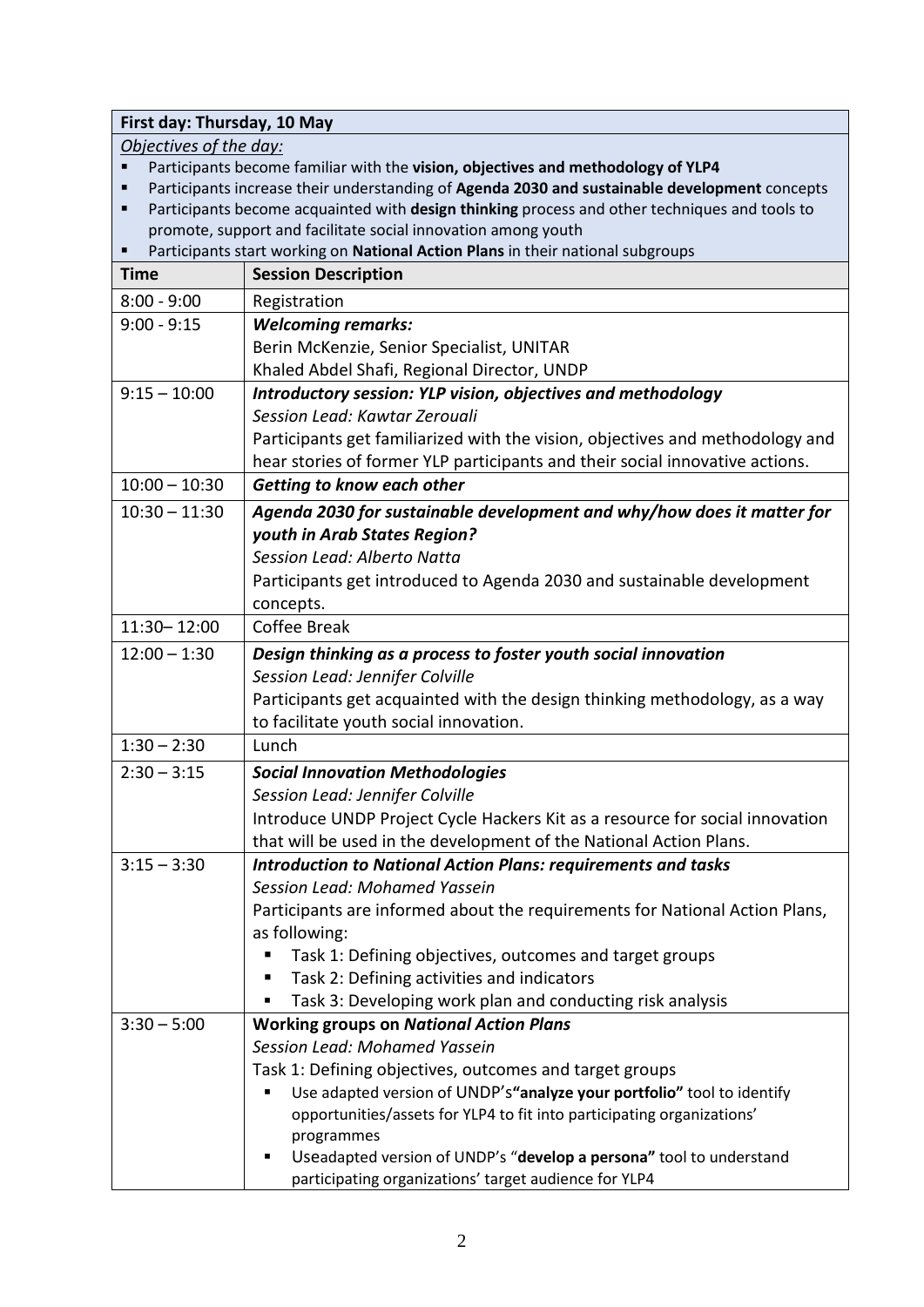|               | Use these inputs to inform the definition of objectives and outcomes                                                                                                                                                                                                          |
|---------------|-------------------------------------------------------------------------------------------------------------------------------------------------------------------------------------------------------------------------------------------------------------------------------|
|               | Deliverables: objectives, outcomes and target group defined                                                                                                                                                                                                                   |
| $5:00 - 5:30$ | <b>Reflection groups</b>                                                                                                                                                                                                                                                      |
|               | Session Lead: Mohamed Yassein                                                                                                                                                                                                                                                 |
|               | At the end of each day, participants break into small groups of fives in order                                                                                                                                                                                                |
|               | to discuss and reflect what they have learned through the day.                                                                                                                                                                                                                |
| $7:00 - 8:00$ | <b>Exploring Youth context in participating Arab Countries</b>                                                                                                                                                                                                                |
|               | (A participants-led fair)                                                                                                                                                                                                                                                     |
|               | In this session, participants freely share their creative briefs about youth<br>context in their respective countries, highlighting what they do. This session<br>will help participants to get to know the various commonalities and<br>specificities across Arab countries. |

| Second day: Friday, 11 May                                                                           |                                                                          |  |
|------------------------------------------------------------------------------------------------------|--------------------------------------------------------------------------|--|
| Objectives of the day:                                                                               |                                                                          |  |
| Participants are introduced to UNDP and UNITAR branding regulations and<br>$\blacksquare$            |                                                                          |  |
| communicationpolicies                                                                                |                                                                          |  |
| Participants learn about UNITAR experience and good practices in Education and Training<br>п         |                                                                          |  |
| Participants continue working on National Action Plans in their national subgroups                   |                                                                          |  |
| Participants develop a gender-sensitive lens to working with youth, and get introduced to tools<br>٠ |                                                                          |  |
| for integrating gender equality into their YLP activities                                            |                                                                          |  |
| <b>Time</b>                                                                                          | <b>Session Description</b>                                               |  |
| $9:00 - 9:15$                                                                                        | Introduction to the schedule and the objectives of the day               |  |
| $9:15 - 10:45$                                                                                       | UN branding and communication policies                                   |  |
|                                                                                                      | Session Lead: Noeman Alsayyad and Berin McKenzie                         |  |
|                                                                                                      | Briefing all participants on UNDP and UNITAR branding and communication. |  |
| $10:45 - 11:00$                                                                                      | Coffee Break                                                             |  |
| 11:00-12:30                                                                                          | <b>UNITAR experience and good practices in Education and Training</b>    |  |
|                                                                                                      | <b>Session Lead: Berin McKenzie</b>                                      |  |
|                                                                                                      | Participants get introduced to UNITAR good practices in education and    |  |
|                                                                                                      | training, and How to structure/plan learning interventions.              |  |
| $12:30 - 1:30$                                                                                       | Lunch                                                                    |  |
| $1:30 - 3:15$                                                                                        | <b>Working groups on National Action Plans</b>                           |  |
|                                                                                                      | Session Lead: Mohamed Yassein                                            |  |
|                                                                                                      | Task 2: Defining activities and indicators                               |  |
|                                                                                                      | Introduction to Social Innovation Camps/ Challenges/Hackathons as<br>п   |  |
|                                                                                                      | means for engagement and collaborative solution-seeking                  |  |
|                                                                                                      | Use "ideation" exercise to brainstorm national activities                |  |
|                                                                                                      | Define indicators of success                                             |  |
|                                                                                                      |                                                                          |  |
|                                                                                                      | Deliverables: activities and indicators of success                       |  |
| $3:15 - 3:30$                                                                                        | Coffee break                                                             |  |
| $3:30 - 5:00$                                                                                        | Incorporating gender equality in working with youth                      |  |
|                                                                                                      | Session Lead: Emad Karim                                                 |  |